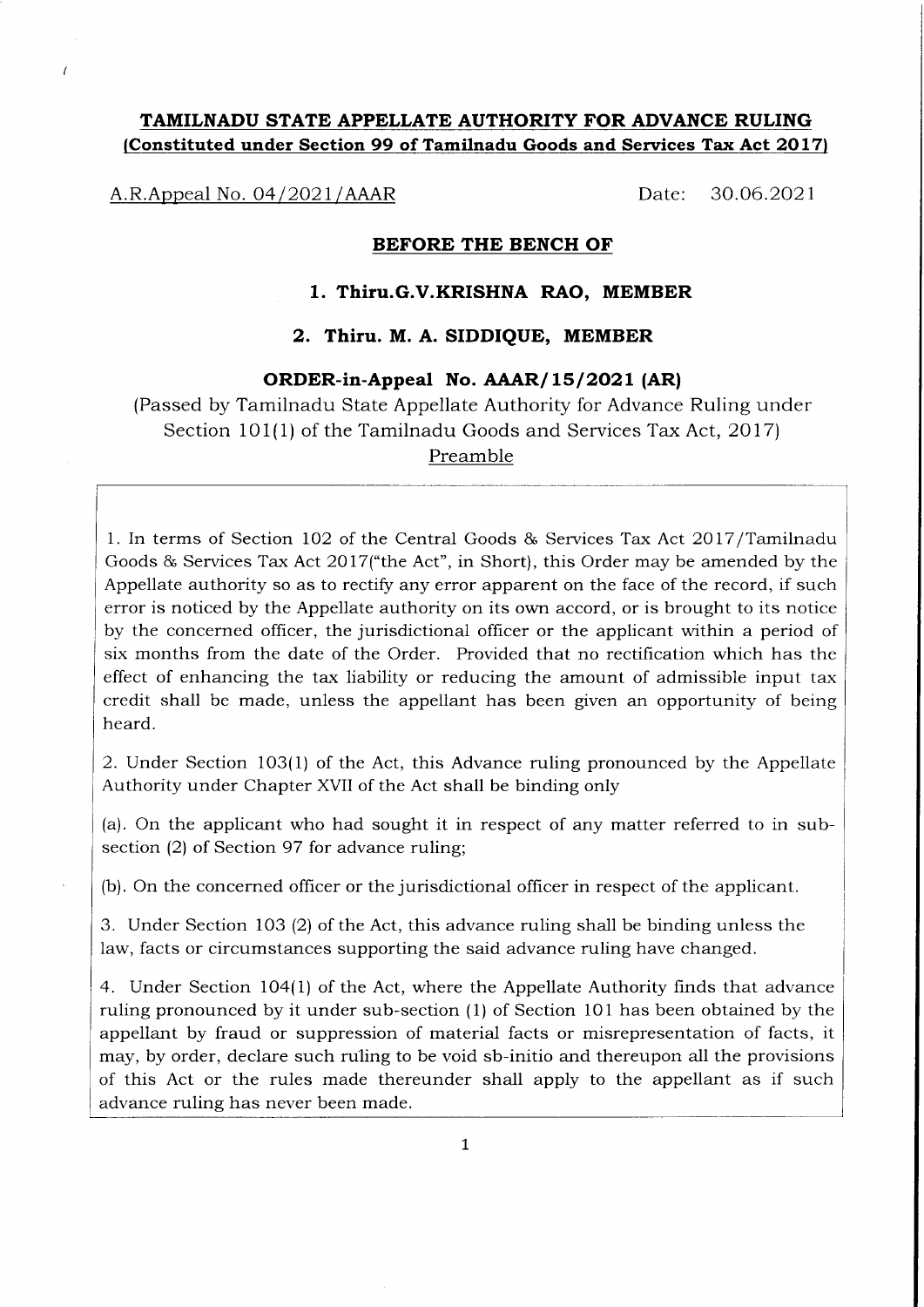| Name and address<br>$\circ$ of<br>the  <br>appellant                      | Tvl. Aravind Drillers,<br>1, Kurinji Street Annamalai Nagar, Salai<br>Road, Tiruchirapalli, Tamilnadu-620018 |  |  |
|---------------------------------------------------------------------------|--------------------------------------------------------------------------------------------------------------|--|--|
| GSTIN or User ID                                                          | 33AAIPJ6250HIZV                                                                                              |  |  |
| Advance Ruling Order against                                              | Order No. 39 / ARA / 2020 dated                                                                              |  |  |
| which appeal is filed                                                     | 18.12.2020                                                                                                   |  |  |
| Date of filing appeal                                                     | 25.03.2021                                                                                                   |  |  |
| Represented by                                                            | Tvl. Muthu Venkataraman, Advocate                                                                            |  |  |
| Jurisdictional Authority-Centre                                           | <b>Trichy Commissionerate</b>                                                                                |  |  |
| Jurisdictional Authority - State                                          | Assistant Commissioner, Woraiyur                                                                             |  |  |
|                                                                           | Assessment circle                                                                                            |  |  |
| Whether payment of fees for                                               | Yes. Payment of Rs. 20000/- made vide                                                                        |  |  |
| filing appeal is discharged. If<br>yes, the amount and challan<br>details | 1. challan No.ICIC21033300458470<br>dated 24.03.2021,                                                        |  |  |

At the outset, we would like to make it clear that the provisions of both the Central Goods and Service Tax Act and the Tamil Nadu Goods and Service Tax Act are the same except for certain provisions. Therefore, unless a mention is specifically made to such dissimilar provisions, a reference to the Central Goods and Service Tax Act would also mean a reference to the same provisions under the Tamil Nadu Goods and Service Tax Act.

1. The subject appeal has been fiied under Section 1OO(1) of the Tamilnadu Goods & Services Tax Act, 2017/Central Goods & Services Tax Act 2017 by Tvl. Aravind Drillers, (hereinafter referred to as 'Appellant'). The appellant is registered under GST vide GSTIN 33AAIPJ6250HIZV. The appeal is filed against the Order No. 39 /ARA /2020 dated 18.12.2020 passed by the Tamilnadu State Authority for Advance ruling on the application for advance ruling filed by the appellant.

 $\overline{2}$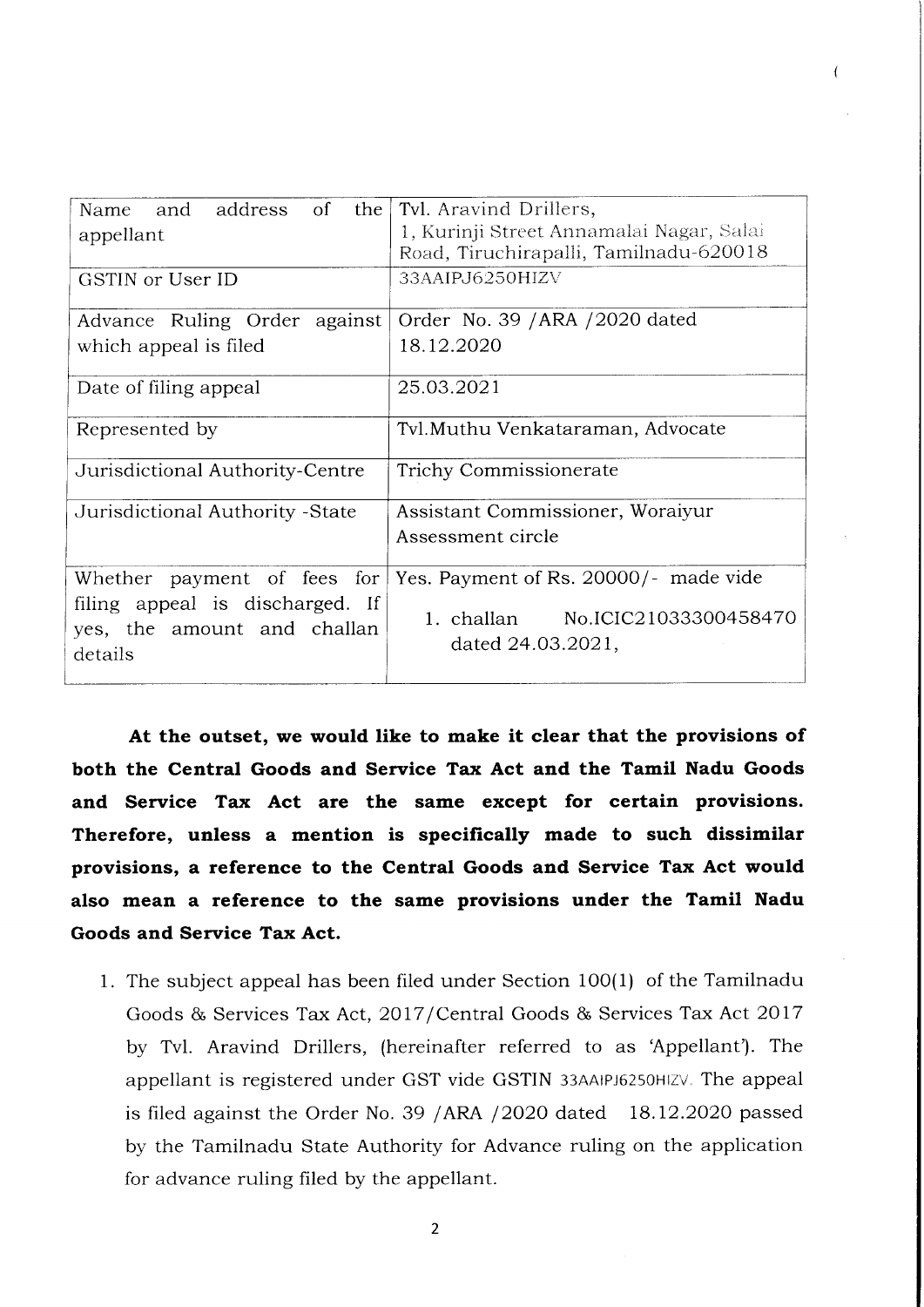- 2. The Appellant has stated that they are engaged in the activity of drilling borewell service to agriculturist. Water is a prime source for the agriculture of crops. Likewise, compressors which are let out by them to agriculturists enable the motor to function and discharge water as required for cultivation and allied agricultural uses. They also obtain a confirmation letter from the agriculturist that the borewell drilled in their land is used only for the agricultural purpose.
- 3. The Appellant has sought Advance Ruling on the following questions:
- (i) Whether the foliowing supply of service provided by the appellant are in relation to agricultural operations directly in connection with raising of agricultural produce:

a.Drilling of Borewells for supply of water for agricultural operations like cultivation including seeding, planting and ploughing.

b.Letting out compressors for pumping of water from the borewells to the agricultural fields.

(ii) If the answer to the above question is affirmative, whether the said service are covered by the entry Sl.No.54 of Notification  $12/2017$  CT (Rate) dated 28.06.20t7

4. The AAR pronounced the following rulings:

 $\overline{\mathcal{L}}$ 

(i)Drilling of Borewells for supply of water in agricultural land is not 'Support Service for agriculture classifiable under 'SAC 9986' for the reasons stated in para 8.3

(ii)Letting out of compressors for pumping of water from the borewells to the agricultural field is not 'Support Service for agriculture classifiable under 'SAC 9986'for the reasons stated in para 8.4

(iii)The above two activities of the applicant are not 'Support service for agriculture' classifiable under SAC 9986 and therefore the exemption at

 $\overline{3}$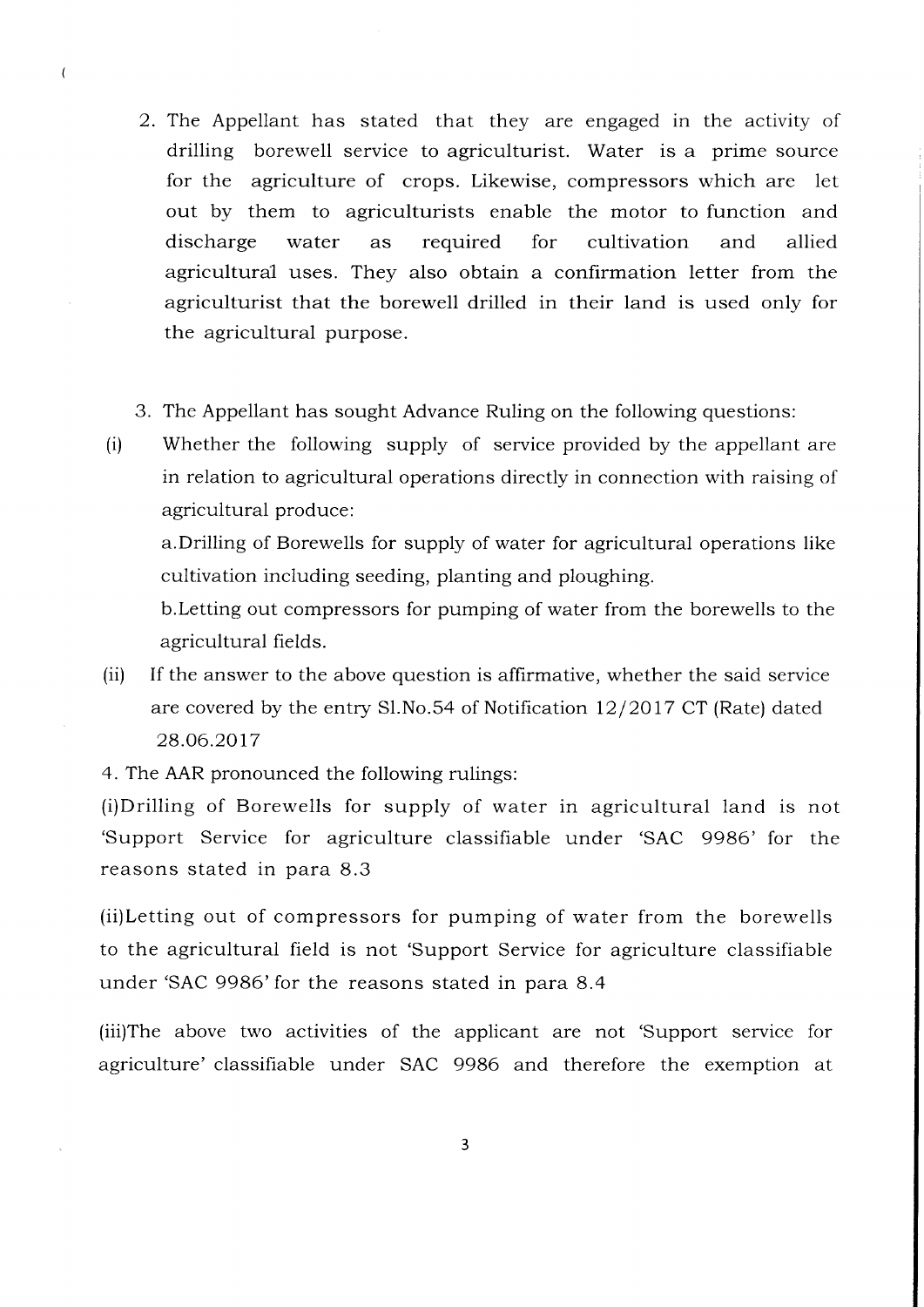Sl.No.54 of Notification No.12/2017-C.T (Rate) is not applicable to the above activities of the applicant.

 $\sqrt{ }$ 

5. Aggrieved by the above decision, the Appellant has filed the present appeal. The grounds of appeal are as follows:

1. On perusal of the impugned notification S1.No.54 refers to Services relating to cultivation of plants and rearing of all life forms of animals, except the rearing of horses, for food, fibre, fuel, raw material or other similar products or agricultural produce by way of- (a) agricultural operations directly related to the production of any agricultural produce including cultivation, harvesting, threshing, plant protection or testing. The list is not exhaustive but is inclusive in nature and similar activities as depicted in the impugned notification would also fall within the ambit of S1.No.54 of the said notification. The relevant portion of the said Notification is reproduced hereunder:

| 54 Heading | Services relating to cultivation of plants | <b>NIL</b> | <b>NIL</b> |
|------------|--------------------------------------------|------------|------------|
| 9986       | and rearing of all life forms of animals,  |            |            |
|            | except the rearing of horses, for food,    |            |            |
|            | fibre, fuel, raw material or other similar |            |            |
|            | products or agricultural produce by way    |            |            |
|            | $of -$                                     |            |            |
|            | (a) agricultural operations directly       |            |            |
|            | related to production of<br>any            |            |            |
|            | agricultural produce including             |            |            |
|            | cultivation, harvesting, threshing,        |            |            |
|            | plant protection or testing;               |            |            |
|            | (b) supply of farm labour;                 |            |            |
|            | (c) processes carried out at an            |            |            |
|            | agricultural farm including tending,       |            |            |
|            | pruning, cutting, harvesting, drying,      |            |            |
|            | cleaning, trimming, sun drying,            |            |            |
|            | fumigating, curing, sorting, grading,      |            |            |
|            | cooling or bulk packaging and such         |            |            |
|            | like operations which do not alter the     |            |            |
|            | essential<br>characteristics<br>Ωf         |            |            |
|            | agricultural produce but make it only      |            |            |
|            | marketable for the primary market;         |            |            |
|            | (d) renting or leasing of agro             |            |            |
|            | machinery or vacant land with or           |            |            |
|            | without a structure incidental to its      |            |            |
|            | use;                                       |            |            |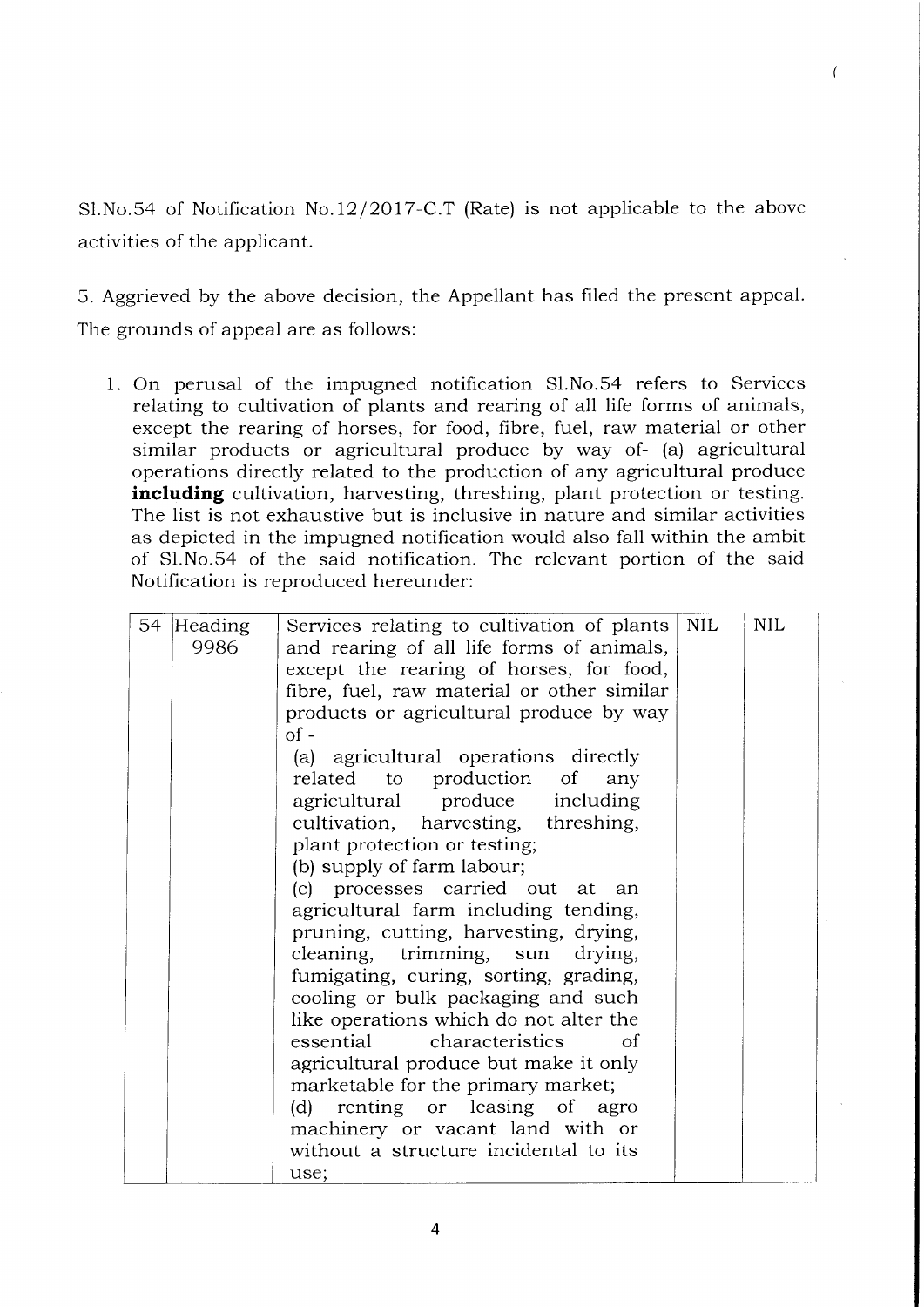| (e) loading, unloading, packing,     |  |
|--------------------------------------|--|
| storage or warehousing of            |  |
| agricultural produce;                |  |
| (f) agricultural extension services; |  |
| (g) services by any Agricultural     |  |
| Produce Marketing Committee or       |  |
| Board or services provided by a      |  |
| commission agent for sale or         |  |
| purchase of agricultural produce.    |  |

2. The Appellant submits that in the impugned order, it has been held that to be eligible for the exemption notification the Appellant activities should be classifiable under SAC 9986. The Explanatory Notes to the Scheme of Classification of Services is as follows:

# This service code includes

 $\overline{(\}$ 

1. seruices to improue the propagation quality of the seed, including treatment of geneticallg modified seeds; remoual of non-seed materials, undersized, mechanically or insect-damaged and immature seeds; remoual of seed moisture to a safe leuel for seed storage; drying, cleaning, grading and treating of seeds to be marketed;

2. post-haruest crop seruices such as preparation of crops for primary markets, cotton ginning seruices;

3. Other support seruices to crop production like tilling of fields preparatory to planting; planting, cultivation and fertilization of crops; spraying, including from the air;

4. pest control for agriculture; trimming of fruit trees and vines; transplanting and thinning of crops; haruesting;

5. prouision of agricultural machinery with crew and operators; operation of irrigation sgstems for agricultural purposes;

6. other seruices necessary for agicultural production; Crop production seruices on inputs owned by others like operation of a crop production unit on a fee or contract basis

### This service code does not include:

1. formation and clearance of agricultural land :- 995432

2. services provided by agronomists and agricultural economists :- 998311

3. other pest control seruices :- 998531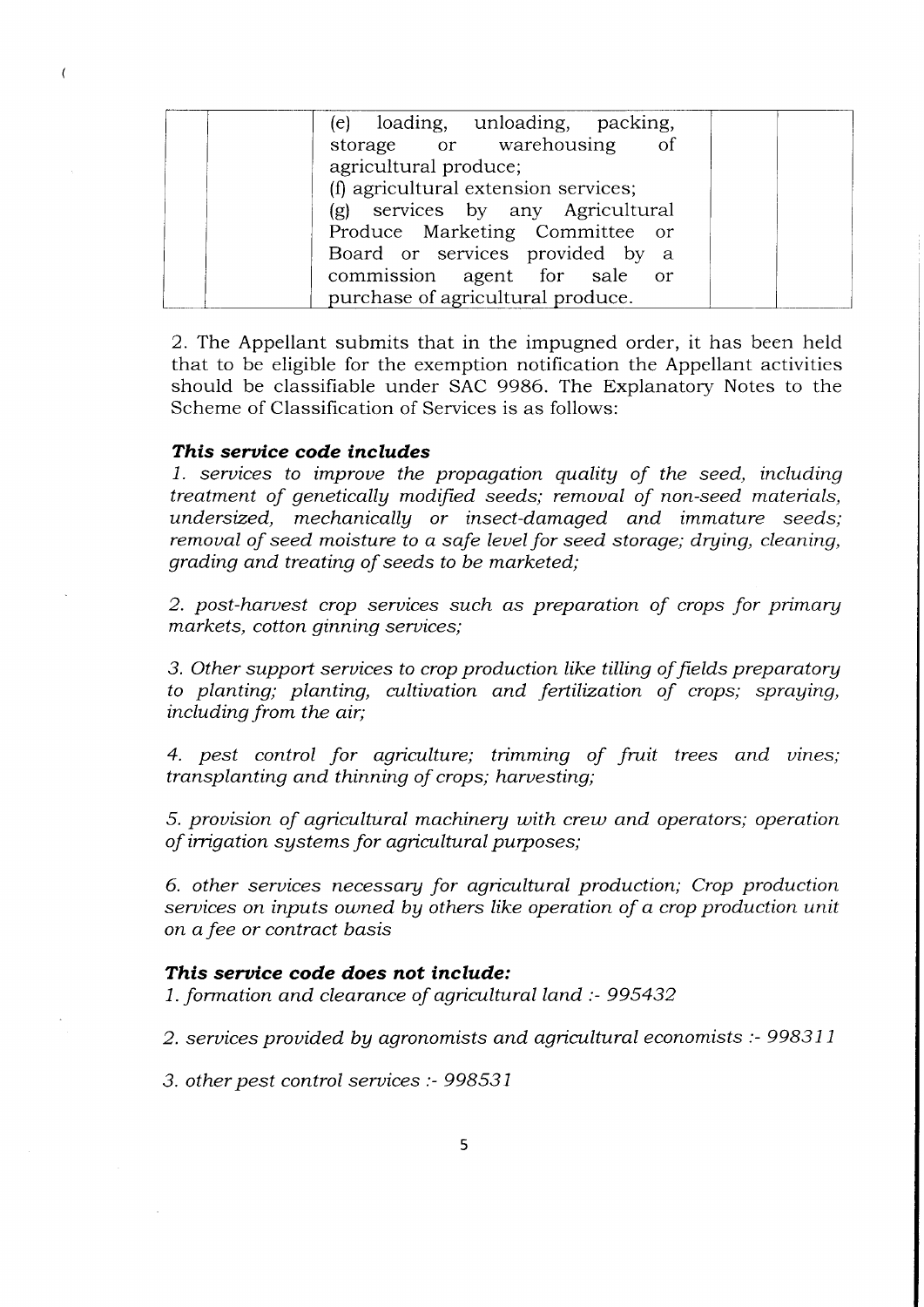# 4. uater distribution seruices through mains (on a fee or contract basis) :- 998633

 $\overline{(}$ 

3. The Hon"ble Supreme Court in the case of CCEx, Jaipur v. Mewar Bartan Nirman Udyog, 2OO8 (231) ELT 27 (SC) has held that exemption notifications are to be interpreted strictly. In the present case since the exemption is given vide a notification in reference to the SAC, there can be no interpretation of Entry 54 in reference to the Explanatory Notes/Chapter Notes etc. Therefore reliance on the SAC for denial of the exemption is untenable.

4. In the case of CCEx v. Rajasthan State Chemical Works 1991 (55) ELT 444 (SC) the Hon"ble Supreme Court of India has held that "in or in relation" has a wide connotation and cannot be given a narrow interpretation.

5. The impugned Ruling is contrary to law in as much as there is a clear exemption for all activities relating to agriculture and the notification is an expression of the Government's intention to exempt such activities and similar activities.

# DRILLING BOREWELLS

6. The definition of Support Services under SAC 9986 is inclusive in nature and cannot be given a narrow interpretation.

7. This entry also covers services for agricultural production, crop production services on inputs owned by others like operation of a crop production unit on a fee or contract basis.

8. Drilling of borewells ensures un-interrupted supply of water for cultivation of agricultural produce.

9. Furthermore it is settled law that where the assessee is entitled to benefits under two notifications or two heads the assessee can claim more benefit and it is the *duty* of the authorities to grant such benefits if the applicant is otherwise entitled to such benefit. In this regard the Appellant places reliance on the case of H.C.L. Limited vs. Collector of Customs, New Delhi reported in2OO1 (130) ELT 4O5 (S.C.) and the case of Share Medical Care vs. Union of India reported in 2007 (209) ELT 321  $(S.C.).$ 

10. Although here is a specific entry, classification ought to be done based on the actual usage. For instance, HDPE pipes are considered as part of Irrigation Equipment when used as a component of such an integrated equipment.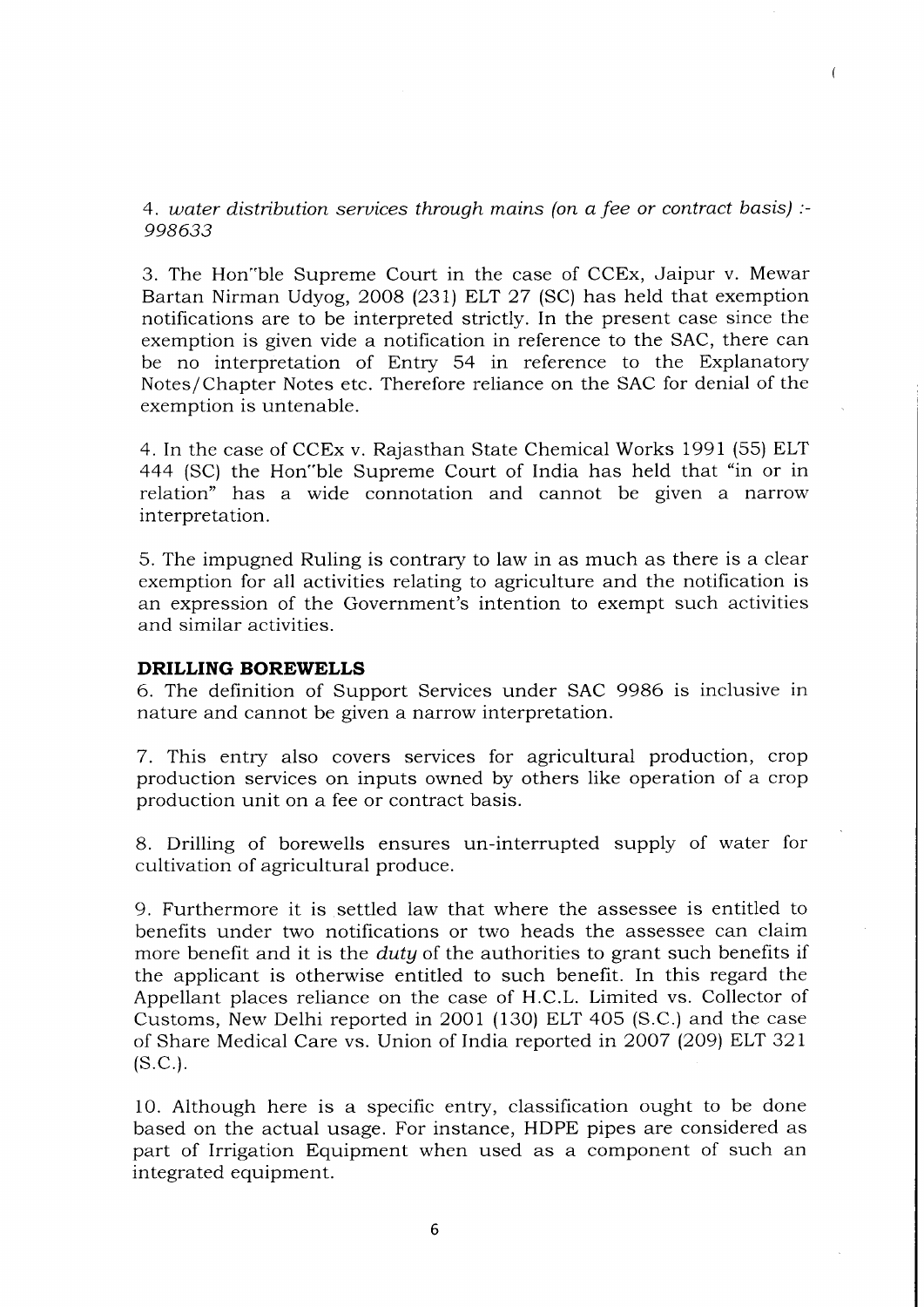#### **COMPRESSOR**

 $\overline{(\}$ 

<sup>1</sup>1. The compressor is an essential ingredient for pumping out the water and the same in relation to cultivation of agriculture therefore giving a narrow interpretation would vitiate the intention of the legislature and the Government of India.

72. The SAC also Support Services to crop production is an inclusive definition and covers all support services other than those specifically excluded:

- Formation and clearance of agricultural land,
- Services provided by agronomists and agricultural economists,
- Other pest control services,
- Water distribution services through mains.

13. As the compressors are used in pumping water is used for flushing water from borewells the same is squarely covered in the inclusion clause explained above.

14. The Appellant further submits that the Hon"ble Finance Minister vide TRU letter No: F.NO354/35/2014-TRU dated  $04/03/2014$  has clarified that drilling of borewell for supply of water for production of any agricultural produce is excluded from service tax since it is covered by the scope of negative list entry in section 66D(d) (1) of the Finance Act. This although not having binding force, it goes to show the intent of the legislature. Section 66D(d)(1) is reproduced hereunder:

Services relating to agriculture or agricultural produce by way of:-<br>(i) agricultural operations directly related to production of any agricultural produce including cultivation, harvesting, threshing, plant protection or seed-testing;

(ii) supply of farm labour;

(iii) processes carried out at an agricultural farm including tending, pruning, cutting, harvesting, drying, cleaning, trimming, sun drying, fumigating, curing, sorting, grading, cooling or bulk packaging and such like operations which do not alter the essential characteristics of agricultural produce but make it only marketable for the primary market;

(Note Process includes process as Such as shelling of paddy or cieaning of wheat)

(iv) renting or leasing of agro machinery or vacant land with or without a structure incidental to its use;

(v) loading, unloading, packing, storage or warehousing of agricultural produce;

(vi) agricultural extension services;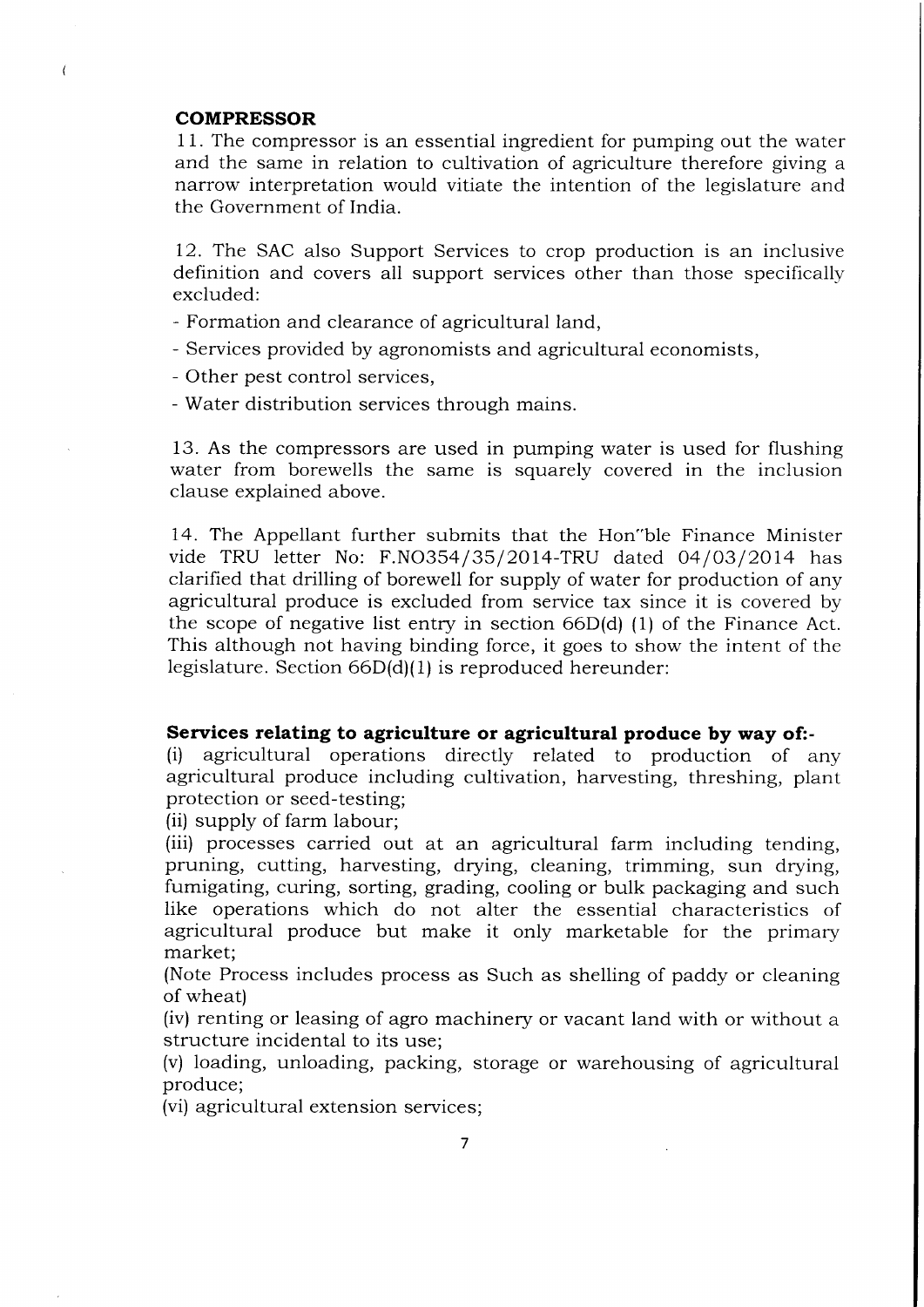(*vii*) services by any Agricultural Produce Marketing Committee or Board or services provided by a commission agent for sale or purchase of agricultural produce;

15. Furthermore with the onset of GST vide Notification  $No.12/2017$ dated 28.06.2077 the impugned services carried out by the Appellant have also been exempted. The Appellant submits that the exemption under the erstwhile taxation regime as well as under GST the said services are exempted and there is a clear indication of legislative intent in this regard.

6. The Appellant was granted personal hearing through Virtual Personal Hearing as required under law before this Appellate Authority on 22nd June 2O21. The Authorized representatives of the Appellant Tvl. Muthu Venkataraman, Advocate of the appellant company appeared for hearing. They reiterated the written submissions and claimed that when there is a general and specific entry, without exclusion it is their right to choose the beneficial exemption.

#### DISCUSSION

7.1 We have carefully considered the various submissions made by the Appellant and the applicable statutory provisions and the case laws etc.

7.2 Essentially, the moot point is whether the bore well drilling activity undertaken by the appellant on agricuitural lands is qualified for the entry no. 54 of notfn. No.  $12/2017-CGST(R)$ . It is noted that the appellant while undertaking the borewell drilling activity for industries etc., (other than on agricultural lands), it is classified under SAC 995434 leviable to appropriate rate of GST. However, while undertaking the same activity on agricultural lands, the appellant seeks whether the same would fall under SAC 9986 so as to be eligible to fall within the ambit of sl.no.54 of notin. No.  $12/2017$  and further buttresses his arguments with case laws and evidences to show that the activity is indeed done in agricultural lands and the practice in service tax era. etc.

8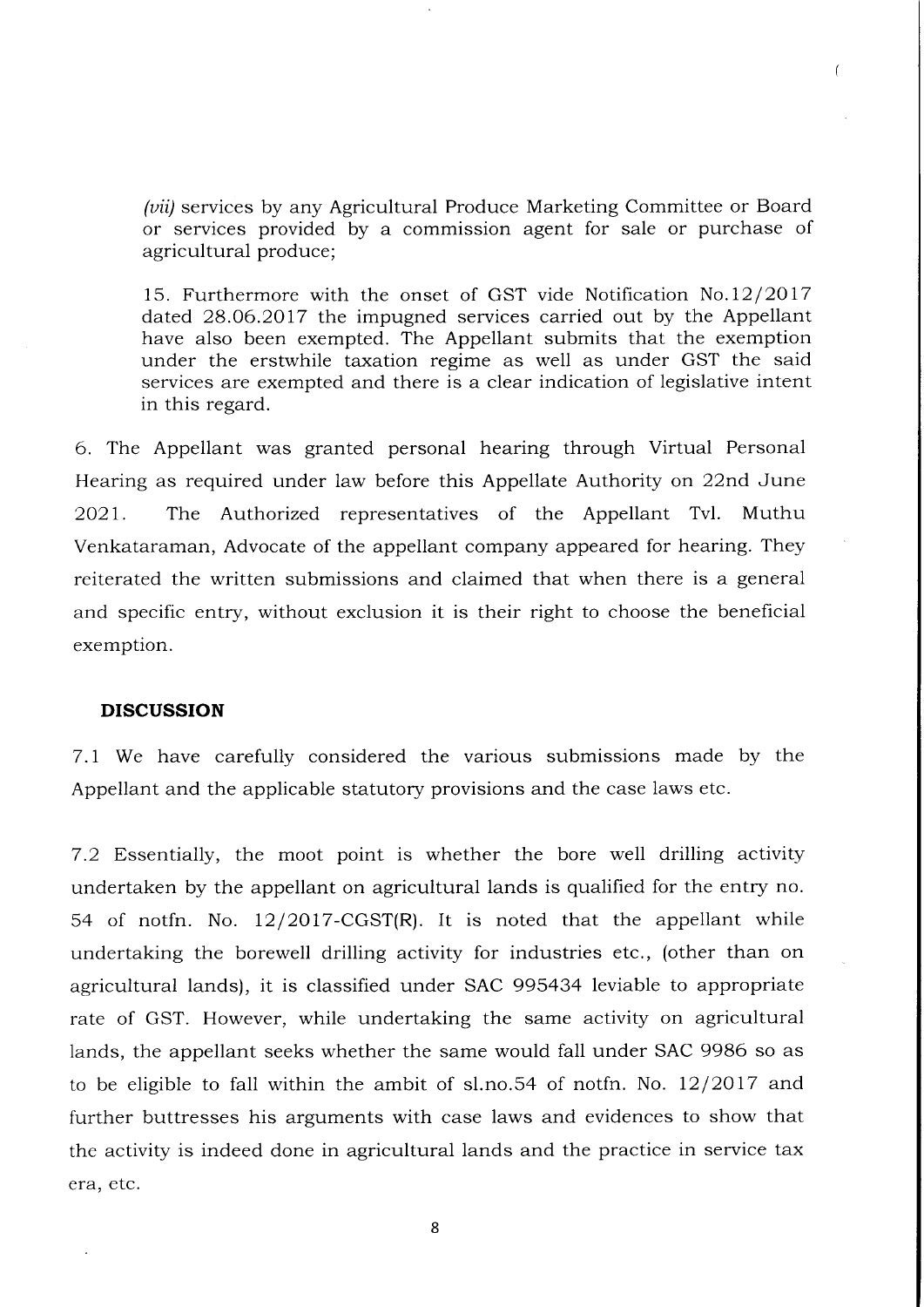7.3 Without going into the merits of the main argument of the appellant regarding the activity undertaken is by way of agricultural operations relating to production of any agricultural produce, etc., *prima facie*, in the scheme of things of GST, no two classifications can be adopted for a single activity based on end use or where it is rendered, etc. The appellant himself has already classified his supply of services of borewell drilling under 9954 for the purpose of paying the tax; it defies logic as well as law that the same activity if done on agricultural land will be classifiable under a different heading 9986.

 $\overline{ }$ 

7.4 Further since the same equipment is used for the driiling activities, whether on agricultural lands or for industries, etc., it would not be possible for the tax administration to identify whether the driller is exclusively undertaking agricultural drilling only thereby leading to evasion of tax only.

7.5 The letter of the then FM quoted and relied by the appellant was also discussed by the Fitment Committee and finds mention during the 28th GST council meeting vide Annexure IV to agenda item 7. After deliberations, the council approved the proposal of Fitment Committee of not acceding to the demand of exemption for drilling of bore wells for agriculture from GST but required to study further. In the same table in Annexure IV pertaining to issues relating to services, against sl.no.3 (page no.258 of Vol,I), the Fitment Committee while stating that the same issue was already raised in the service tax regime quoting the FM letter, further reasoned as "The services covered by the scope of Section 66D (d)(i) of the Finance Act, 1994 and sl.no.25 (a) of the mega exemption notification 25/2012-ST are exempted in GST vide Sl.No. 54, and 3 of notification  $12/2017$ -CT(Rate). Thus, the status quo has been maintained in GST vis-a-vis Service Tax regime". It is clear from the above that as such no exemption was intended by the Government for boreweil drilling for agricultural purposes and continues to be under its examination.

7.6 We do not find any infirmity in the reasoning of the Advance Ruling Authority with regard to the impugned ruling, in the light of our additional

9